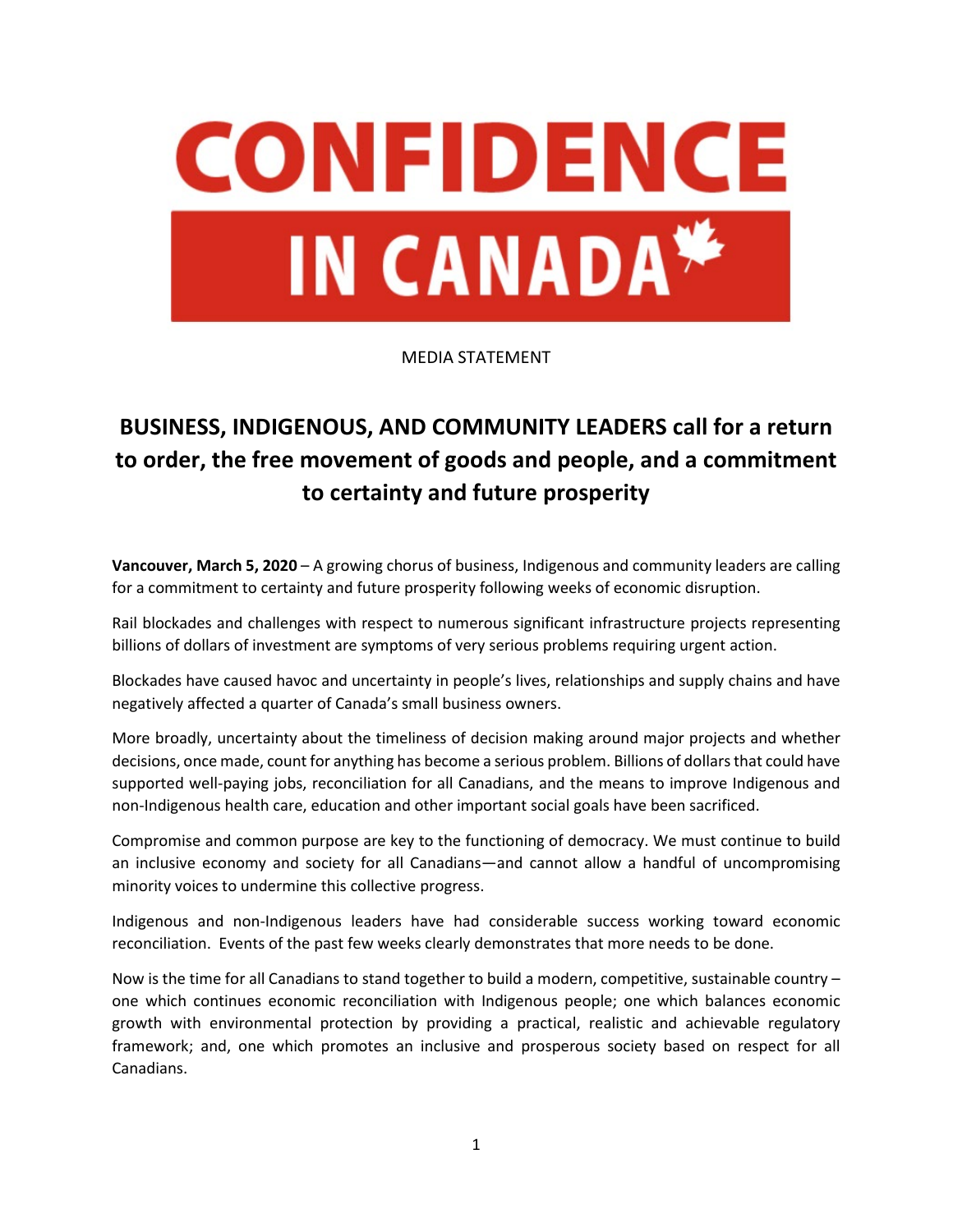This must begin with strong leadership by federal and provincial authorities to restore order without further delay. It continues with a strong focus on the foundations required of a modern economy, including ensuring clear pathways for projects to get to timely decisions that can be respected.

We encourage those interested who support this message to share it, and endorse it on the Confidence In Canada website: [www.confidenceincanada.com](http://www.confidenceincanada.com/)

## **Signatories and Quotes:**

*"First Nations across the country are building relationships and partnerships that are bringing us back into control of our own destiny, these relationships are giving us a foundation to protect what is important and build sustainable economies that will increase human well-being and opportunity in our communities. The shutting down of vital infrastructure is only setting the cause back and making a better tomorrow that much farther out of grasp."* **Dallas Smith, President of Nanwakolas Council**

*"We ask the Federal and Provincial authorities to implement fair, meaningful Government to Government working relationships with Indigenous peoples."* **Wilf Adam, Lake Babine Nation**

**Chief Rick McLean Tahltan Band Council**

**Chief Joe Alphonse Tsilhqot'in National Government Tribal Chair**

## **Chief Willie Sellars Williams Lake Indian Band**

*"Canada has lost its way. Our current path undermines our immense potential as a nation and as a preferred provider of lower carbon natural resources and energy that reduces global and local climate emissions while advancing Canadian technology solutions. Looking forward together, we need to stand up to those who seek to divide us and commit to accelerating and celebrating the thousands of ongoing relationships and partnerships between business and Indigenous communities. These partnerships are based on mutual respect, certainty and a common purpose, and they can resolve our challenges and advance shared prosperity, particularly when strengthened through practical, focused government leadership."* **Greg D'Avignon, President and CEO, Business Council of British Columbia**

*"Without a clear path forward, peoples' livelihoods, our communities and the economy will continue to be negatively impacted. We need strong leadership that will unify our country and move forward towards a brighter future that will benefit all Canadians."* **Bridgitte Anderson, President and CEO, Greater Vancouver Board of Trade**

*"The people with the most to lose in this moment are average, hard-working Canadians. We're going to create a platform to amplify these voices and prove to ourselves, as a nation, that Indigenous prosperity, economic sustainability and a healthy environment can be achieved. Indeed, Canada can and will do it better than anyone else."* **Val Litwin, President and CEO, BC Chamber of Commerce**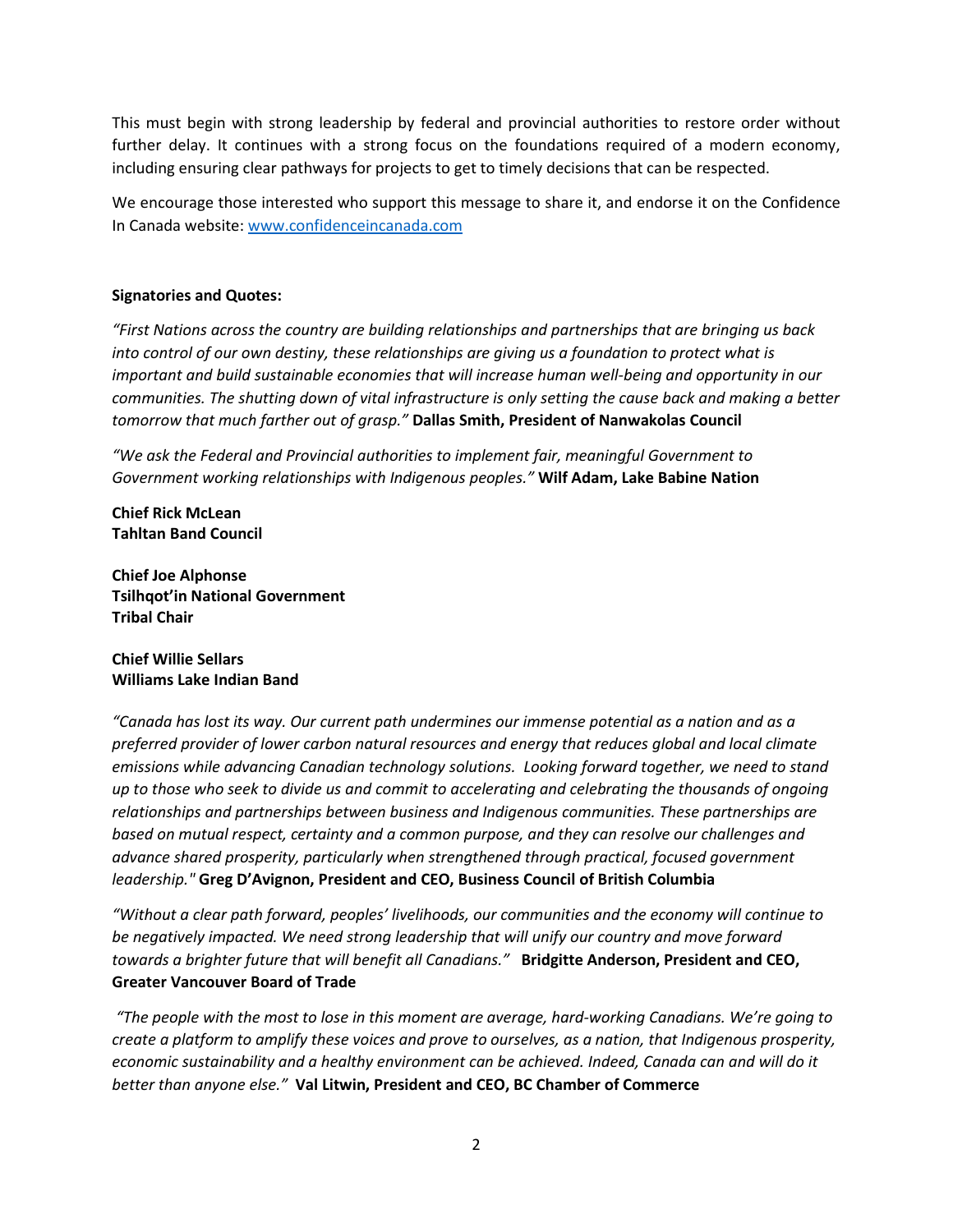*"We have to find our way out of this mess and back to a place where compromises are made for the good of the country. The moderate middle needs a stronger voice."* **Laura Jones, Executive Vice President and Chief Strategic Officer of the Canadian Federation of Independent Business**

"*A dysfunction has settled into our politics that is turning away investors, stifling the creation of family supporting jobs, and making it nearly impossible to get the kind of infrastructure built that we need to increase our competitiveness. Canada is now being labelled a place where it is simply too difficult to get things done, or worse, a place where regulatory approvals and stakeholder agreements are not worth the paper they are printed on."* **Chris Gardner, President, Independent Contractors and Businesses Association**

*"We are a resource rich country and I believe we have a responsibility to share our abundant energy resources with the rest of the world. In the process, we can demonstrate that Canada is a great place to conduct business and change the lives of indigenous and northern communities."* **Peter Zebedee, President and CEO, LNG Canada**

*"We, as Canadians, need to remember that the things that unite us are much stronger and more enduring than those things that divide us. Canadians have a history of working together to accomplish shared goals and deliver prosperity for all. We did not become one of the best countries in the world in which to live by dividing each other along political or social lines. Our leaders – whether they be federal, provincial or Indigenous – must work together in the spirit of collaboration to right our ship and ensure we remain the best place in the world to live, work and raise our families."* **Chris Bloomer, President and CEO, Canadian Energy Pipeline Association**

*"Canada is a world leader not only in climate policy, but also in oil and natural gas production. And yet, Canada has an ongoing inability to see major projects through to success. This is posing a real challenge to Canadians and the health of our economy. The long-term success of our resource sector has real implications on Canadians and their ability to make a living and support their families.*

*Recent events, like Teck's decision to withdraw its project application from consideration, further damages Canada's reputation as a reliable, productive nation that welcomes innovation and opportunity. To date, it's been the energy sector that has taken most of the blows, but we must ask ourselves about the long-term implications for all Canadian industries.*

*That's why our coalition of concerned voices is calling on all levels of government to make it a priority to restore confidence in Canada."* **Tim McMillan, President and CEO, Canadian Association of Petroleum Producers**

*"It's time for our leaders to come together and create a framework that moves our nation beyond this economic and social impasse. Canada must do what's right for our entire country's future and our nation's shared prosperity. Let's move forward now and ensure economic reconciliation enters into the equation - for all nations and generations."* **ted LAU, CEO, Ballistic Arts Media Studios, and Chair, NEXT Leaders Council of BC**

*"Canada's supply chain must include ports and waterways that are managed as part of a systems approach. A predictable and resilient supply chain will support Canada's reputation as a competitive global trading nation."* **Robert Lewis-Manning, President and CEO, Canadian Chamber of Shipping**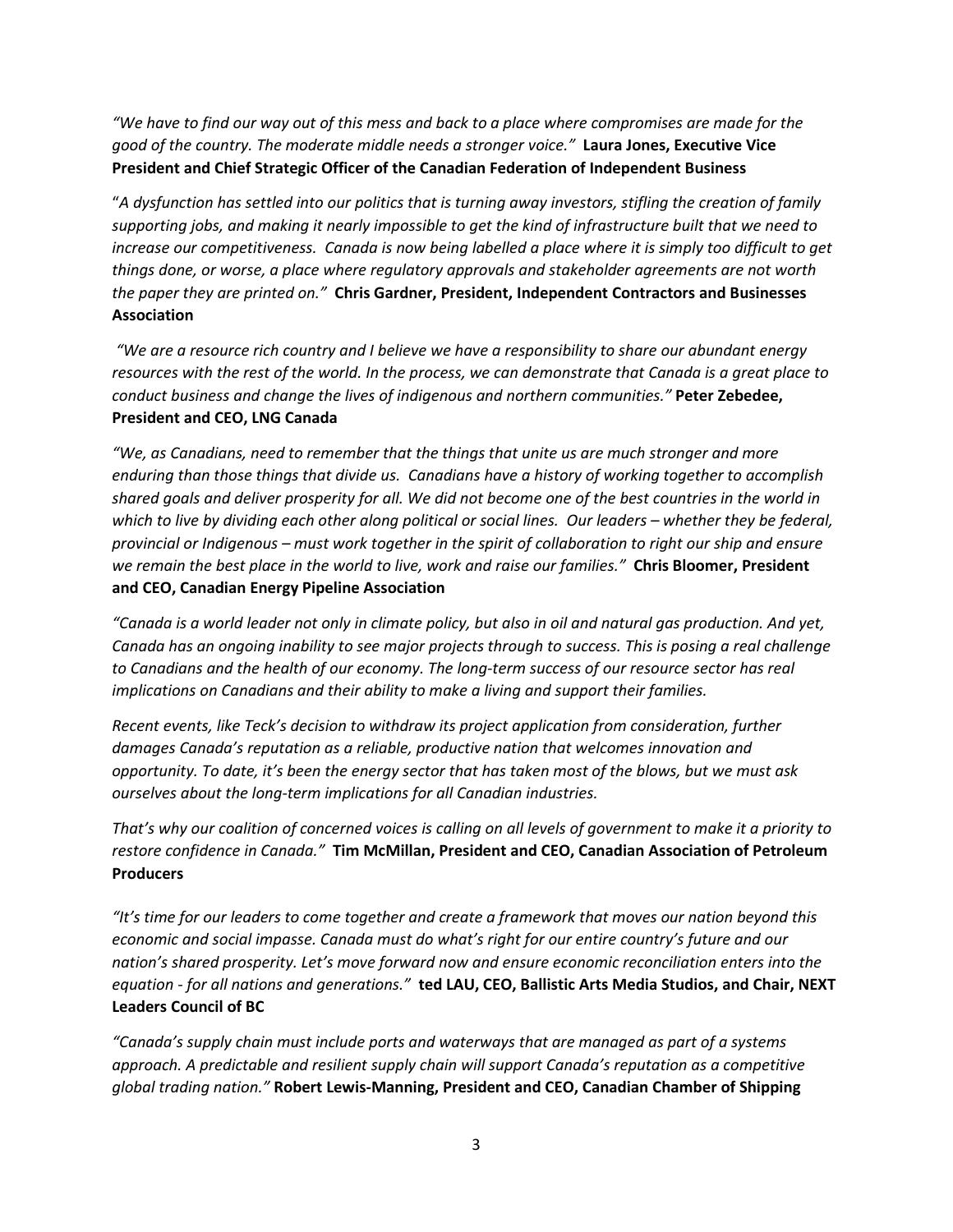*"Natural resource development is at the core of Canada's economy and is key to a rising standard of living for Indigenous peoples and all Canadians living in rural and urban communities alike. If we cannot find a more constructive pathway forward in Canada, we will miss our opportunity to be a world-leading exporter of responsibly produced low carbon commodities and products, and advance economic reconciliation with Indigenous communities while generating economic and social benefits for all Canadians."* **Michael Goehring, President and CEO, Mining Association of British Columbia**

*"It is critical we come together as a country to work on these important issues and ensure that middle class jobs can be protected. BC's marine sector relies on a diverse group of participants coming together to find balance, so we can continue to strengthen the communities we operate in."* **Robert Wilds, Executive Director, BC Marine Terminal Operators Association**

*"LNG is about opportunity. British Columbians have been building an inclusive and environmentally responsible LNG industry for over a decade that has already provided billions of dollars in benefits to local communities and First Nations. The agreements signed with First Nations in British Columbia are truly precedent setting in Canadian resource development. And, LNG can help Canada play an important role in providing a tool the world needs to help reduce global carbon emissions. It is time for Canadians to move forward together."* **Bryan Cox, President and CEO, BC LNG Alliance**

*"British Columbia is recognized globally for producing high-quality, safe, nutritious food and agricultural products. Without a reliable supply and delivery system, our domestic and global customers will lose confidence and turn to other countries to source their food, leaving local farm businesses at risk of losing hard earned markets. Agriculture continues to suffer from the effects of events that remain out of our control such as the gas pipeline rupture, rail strikes and trade disputes. Reversing the impact of this is a long and difficult process."* **Stan Vander Waal, President BC Agriculture Council** 

*"Canada is lost in a morass of public policy. But there can be a path forward. All Canadians, both Indigenous and non-Indigenous, recognize that development of and access to affordable, reliable energy is key to good jobs, individual prosperity and the economic development of our country. We must recognize that all energy development, including renewables, has an impact on our environment. Therefore, the path forward for public policy must show a balance of all three interests: energy, economic development, and critically, the environment. A fourth element of participation by Indigenous partners in major infrastructure is essential to satisfy all Canadians that we have a common interest of economic reconciliation."* **Gary G. Mar, QC, President & CEO, Petroleum Services Association of Canada (PSAC)**

*"Canada is at a crossroads when it comes to major energy projects and investor confidence. Recent events have demonstrated that our political institutions, public discourse and regulatory regime are fractured – and the world is taking note. This dysfunction means that Canada misses out on major jobs and revenue; it's also signaling to investors that this is not the right place for their investment dollars. Those opportunities are going to more sophisticated jurisdictions that have the vision and strategic approach to get national resources projects approved and built. Major system change is needed now if Canada and its citizens are to see continued benefit from its bountiful natural resource endowments."* **Paul de Jong, President, Progressive Contractors Association of Canada**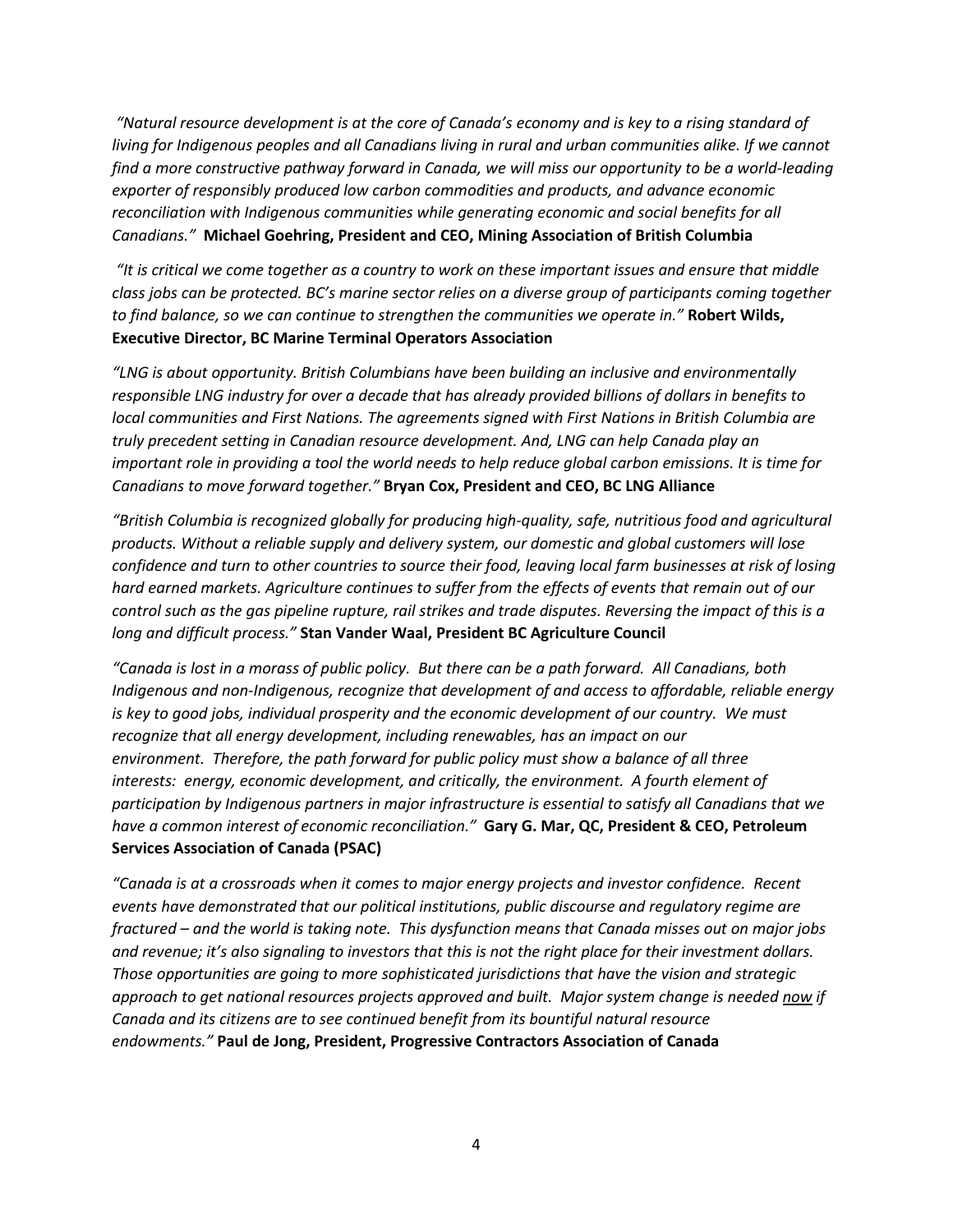"*Canada and B.C. are comprised of small businesses that are being adversely affected by the deadlock, whether that be on their job sites or the movement of goods. This uncertainty has many ripple effects across our economy and the time is now to collaborate on a solution to end the disputes."* **Neil Moody, CEO Canadian Home Builders' Association of B.C.**

*"It's encouraging that the government and Wet'suwet'en leaders were able to agree on a promising new protocol for future projects, but this doesn't resolve the disputes that are happening now and central to the blockades and disruption we're seeing across Canada. We must respect Indigenous rights and at the same time allow our skilled tradespeople safe access to build the projects which have been legally approved and which they have been hired to build. Infrastructure projects are key to our federal and provincial economies and their success depends on meaningful and timely collaboration and respect between industry, government and Indigenous elected and hereditary leaders. We all need to get much better at this."* **Chris Atchison, President, BC Construction Association**

*"We are at a crossroads that requires strong leadership or we risk losing thousands of family-supporting jobs and the economic benefits that come with a sustainable and growing infrastructure industry. BC Road Builders are proud to support responsible resource development across the province through the building and maintaining of our critical transportation corridors. Certainty on the land base is required to enable the free flow of goods across the country and the economic certainty that investors seek."* **Kelly Scott, President & CEO, BC Road Builders and Heavy Construction Association**

*"Canadians rely on the free flow of good across our country to enable our daily lives and create economic activity that supports prosperity for all. Disruption in our supply chains not only damages Canada's reputation as a global trading nation, but also impacts each of us directly."* **Dave Earle President & CEO, British Columbia Trucking Association**

*"The City of Terrace continues its strong support for both the LNG Canada and the Coastal GasLink projects that are located next door to us. The responsible consultation process, professionalism, high degree of expertise, concern for the environment have given our community confidence that LNGC and CGL will be completed to the highest standards in the world. Our community and neighbouring indigenous communities have had the good fortune to gain many benefits and opportunities. One of the advantages of mega projects such as these ensures* all *Canadians have access to world class healthcare and education, something we must not take for granted. Let's work together to ensure we stay focused on what a great country we live in."* **Carol Leclerc, Mayor of Terrace**

*"We are watching billions of dollars leave our country, causing international investors to question whether or not Canada is truly open for business. It is critical that we have strong leadership in place to help ensure our resources get to market successfully. With responsible resource development comes job creation and capital investment, all of which are essential to healthy and sustainable communities."*  **Dale Bumstead, Mayor of Dawson Creek**

*"Our nation is in the hands of those who do not have our best interests at heart. The knowledge of and respect for our resource industries that provide for our quality of life and revenue for education, healthcare etc. is lost. Uncertainty is the Achilles' tendon for communities and provinces and we need our leaders to stand up to the forces that seek to divide us as Canadians."* **Lori Ackerman, Mayor of Fort St John**